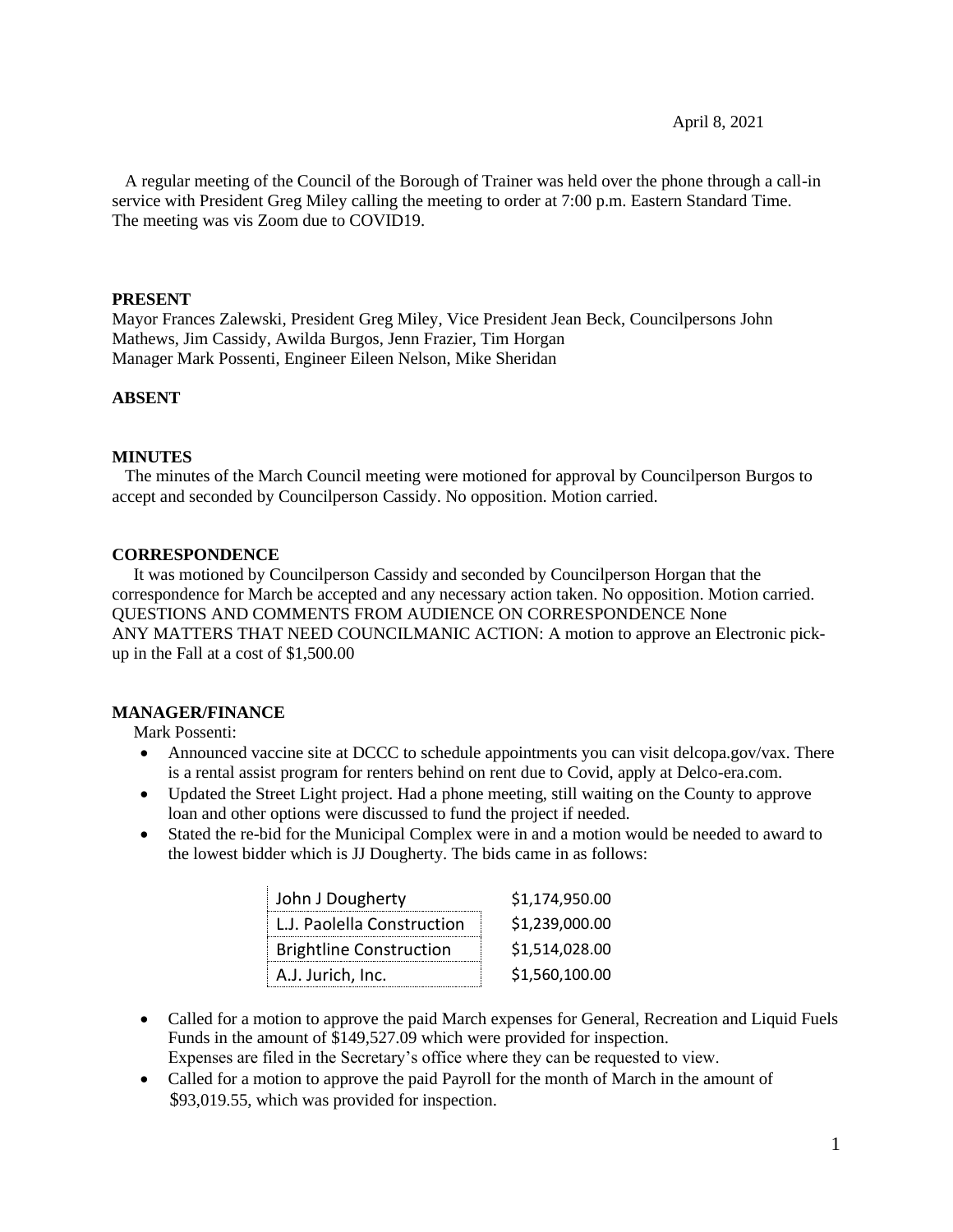President Miley lost touch with the meeting, Vice President Beck conducted the remainder of the meeting.

## **COMMITTEE REPORTS**

#### **MAYOR /POLICE**

Mayor Zalewski: Introduced, by name, a new part-time police officer. Would like to swear him in. A motion was made to hire Julian Michel. An open invitation was presented for Council to set a time to meet him if they wish.

## **COMMUNITY REDEVELOPMENT/GRANTS**

Councilman Jim Cassidy: No report

## **HIGHWAY/BUILDINGS**

Councilman Mathews: Stated the shed at HJ Park was broken into and there will be security cameras and lights installed when the electrician does the already scheduled work this Spring. Doors will need replaced.

#### **BOARD OF HEALTH**

Councilman Tim Horgan: Read a letter of interest from Marcia Kline and Aaron Mathis to be members of the Board of Health. Separate motions were made to accept each. Announced the Church of the Overcomer will be hosting a vaccine site.

## **PUBLIC SAFETY/FIRE**

Councilwoman Beck:

- Read March Code enforcement report (attached)
- March fire report was not received

#### **PARKS/ENVIRONMENT**

Councilman Miley: No report

### **COMMUNITY OUTREACH**

Councilwoman Burgos: Announced her office has Johnson & Johnson vaccines available for anyone seeking to have it. Call her to schedule.

## **RECREATION/NEWSLETTERS**

Councilwoman Jenn Frazier: Asked for a motion to replace the doors and add lights and cameras to the shed and concession area of HJ Park. Councilman Mathews stated that it would all be taken care of. Announce upcoming events.

## **CODE ENFORCEMENT OFFICER**

Charley Remaley: No report

#### **TAX COLLECTOR**

Mark Possenti: March tax and trash fees collected \$687,892.06 to deposit. Need a motion to approve deposit into the General fund.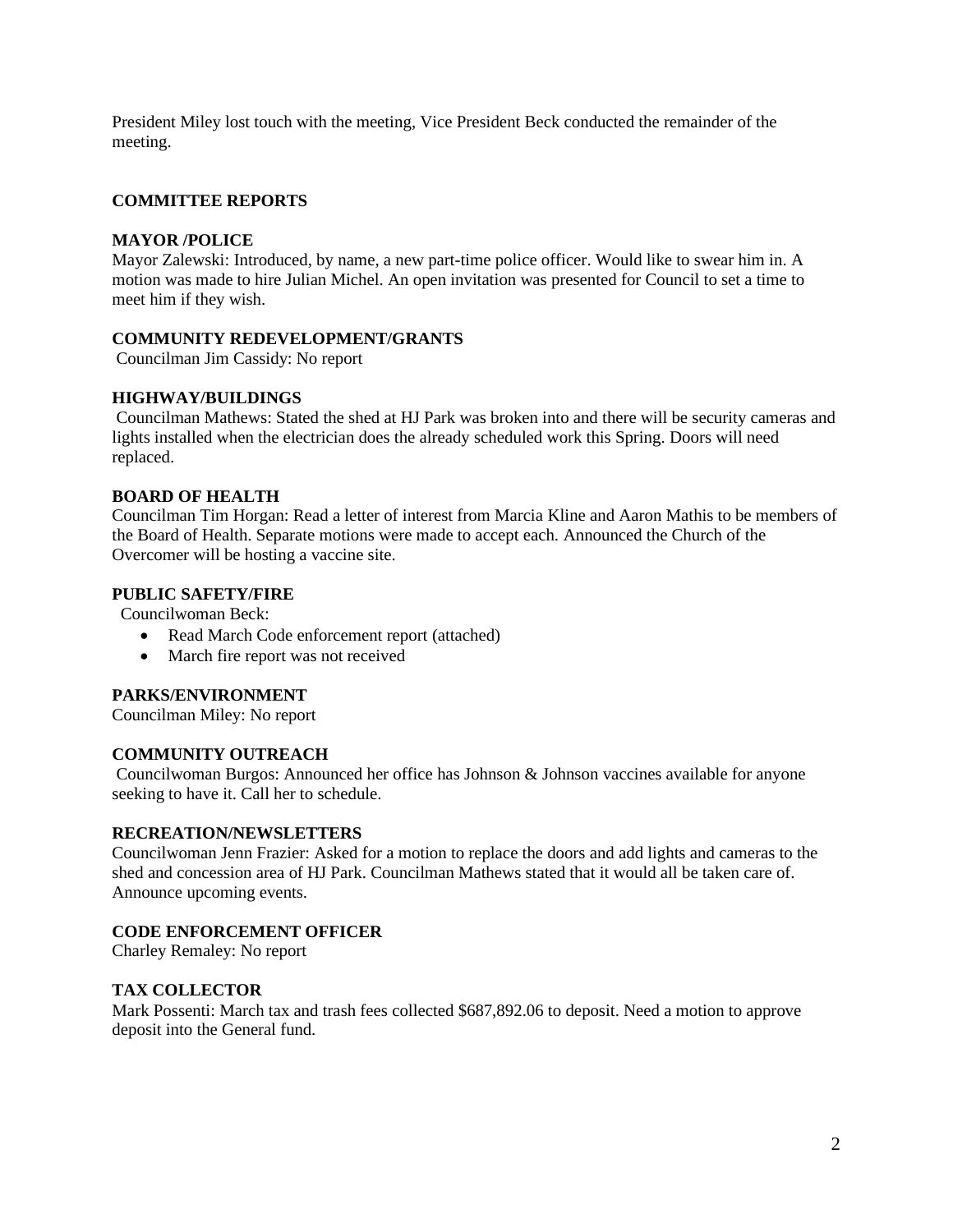# **ENGINEER**

Eileen Nelson: As per a previous meeting, discussed the PennDot bike lane project and Borough approval whether we would be willing to maintain the striping of the lanes. Council voted that they were not in agreement.

In regards to County Aid rollover of funds, a project must be decided on this year to use the funds or lose a year of funding. A possible project could be to put toward the street light project if approved as it is typically used for a resurfacing of a road.

Discussed and asked for a motion to approve the proposed changes to the HJ Park creek erosion project and pollution reduction. Eileen will look into the creek issues behind Borough Hall where flooding of homes is a problem.

# **SOLICITOR**

Mike Sheridan stated:

- A motion is needed to adopt Resolution 1053 Disposition of Municipal Record. Every Municipality, under the Municipality Records Act is required to have a method of how to destroy and keep records.
- In regards to the Aqua/Delcora requisition. A judge voted to not approve the requisition approve by the PUC and have the record reopened.
- Motion is needed as recommended to retain Frank Catania to represent the Borough in Congoleum tax assessment appeal. The appeal will have a significant impact on the Borough.
- Need a motion to sell the Borough properties in regards to drafting Resolution 1060. All properties valued over \$6000,00 must be put out for bid or auction. All properties valued less than \$6,000.00 Will need an appraisal to confirm the value and then can be sold in any fashion without bid or auction. A description of the properties must be in the Resolution.

# **ORDINANCES**

• None

# **RESOLUTIONS**

• Motion was made by Councilperson Cassidy to adopt Resolution 1053 Disposition of Municipal Records and seconded by Councilperson Burgos. No opposition. Motion carried.

# **OTHER ACTION ITEMS**

- Motion was made by Councilperson Cassidy to authorize the Electronic pick-up scheduled for the Fall at a cost of \$1,500.00 and seconded by Councilperson Burgos. No opposition. Motion carried.
- Motion made by Councilperson Cassidy to approve the paid March bills for General, Recreation and Liquid Fuels Funds in the amount of \$149,527.09 and seconded by Councilperson Mathews. No opposition. Motion carried.
- Motion made by Councilperson Cassidy to approve the paid Payroll for the month of February in the amount of \$93,019.55 and seconded by Councilperson Burgos. No opposition. Motion carried.
- Motion was made by Councilperson Mathews to award the Municipal Complex site work re-bid to JJ Dougherty in the amount of \$1,174,950.00 and seconded by Councilperson Burgos. Councilperson Cassidy opposed. Motion carried.
- Motion was made by Councilperson Cassidy to approve the hire of part-time police officer Julian Michel and seconded by Councilperson Burgos. No opposition. Motion carried.
- Motion was made by Councilperson Horgan to appoint Marcia Kline to the Board of Health and seconded by Councilperson Burgos. No opposition. Motion carried.
- Motion was made by Councilperson Horgan to appoint Aaron Mathis to the Board of Health and seconded by Councilperson Frazier. Councilperson Cassidy opposed asking Council to reconsider the appointment due to Mathis' background issues. The consideration was denied. Motion carried.
- Motion was made by Councilperson Cassidy to approve the auction/sale to include all Borough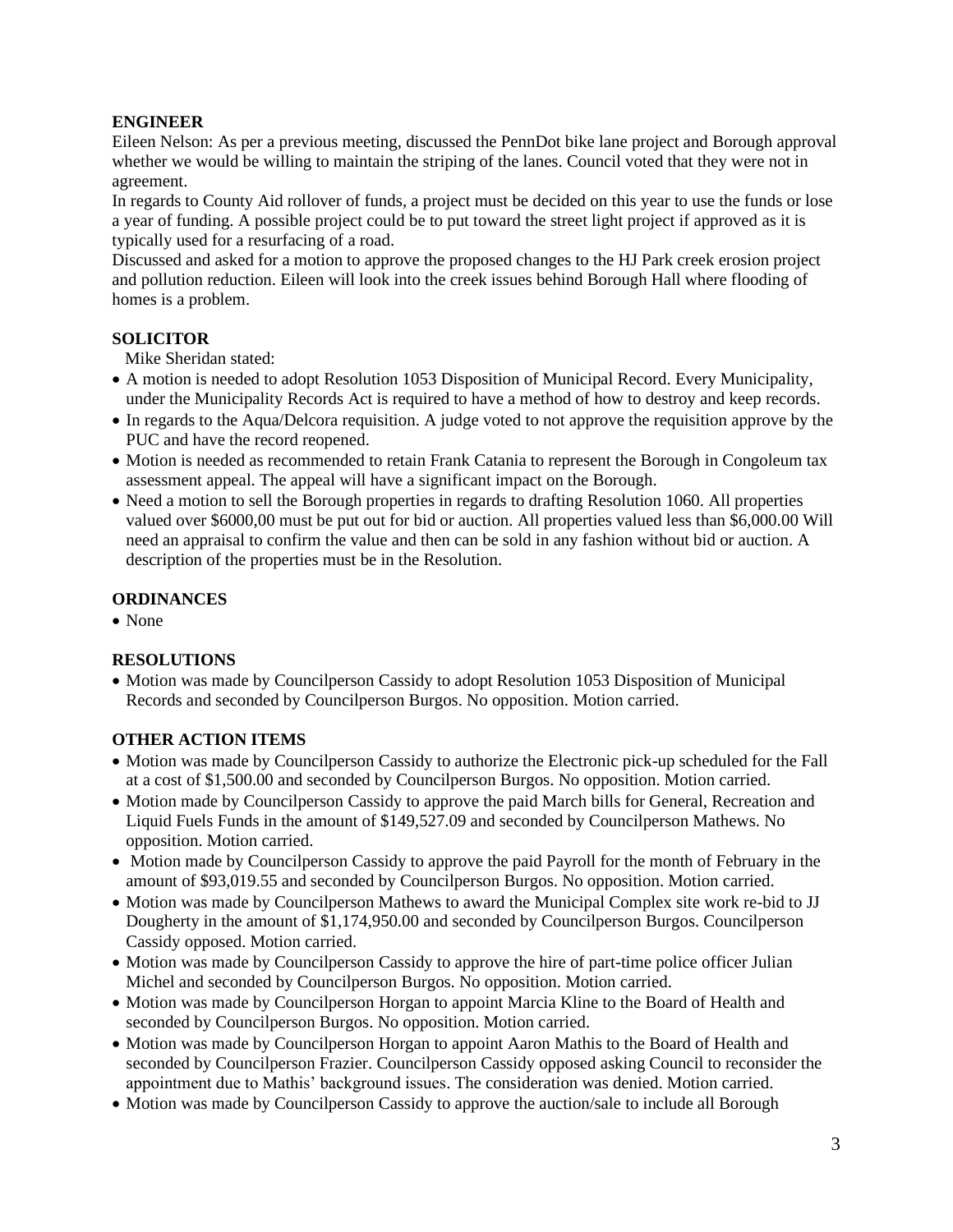properties that can be sold and seconded by Councilperson Burgos. No opposition. Motion carried.

- Motion was made by Councilperson Cassidy to have attorney Frank Catania represent the Borough in regards to Congoleum tax assessment appeal and seconded by Councilperson Mathews. No opposition. Motion carried.
- Motion was made by Councilperson Cassidy to authorize a tax collector deposit for March collections to the general fund in the amount of \$687,892.06 and seconded by Councilperson Burgos. No opposition. Motion carried.
- Motion was made by Councilperson Horgan to authorize to modify the location to the tributary across north and east side of the new Municipal Complex in regards to the creek erosion restoration project and seconded by Councilperson Mathews. No opposition. Motion was carried.
- Motion was made by Councilperson Cassidy to retain Attorney Frank Catania to represent the Borough in Congoleum tax assessment appeal and seconded by Councilperson Mathews. No opposition. Motion was carried.
- Motion was made by Councilperson Cassidy to approve the sale of all Borough property that can be sold and seconded by Councilperson Burgos. No opposition. Motion was carried.

## **OLD COUNCILMANIC BUSINESS**

 Councilman Cassidy stated that the fence at the Veteran's Drive Memorial was painted without permission and needs to be addressed. Solicitor Mike Sheridan will address the matter via a letter.

### **NEW COUNCILMANIC BUSINESS**

None

## **QUESTIONS AND COMMENTS FROM AUDIENCE**

Kaci Beaumont, Ridge Rd. – Expressed concern of parking issues on the Ridge. Homes with multiple cars. She was asked to provide the addresses of these residences so the Borough can look into the tenants listed.

Ashley Mathis,  $13<sup>th</sup>$  St. – Questioned Councilman Cassidy about his comment of his background and confirmed information in regards to COTO hosting Covid vaccines through Springfield pharmacy. Mathis defended his background. Councilman Cassidy stated he did not have first-hand knowledge or facts and only knows what was relayed by the Mayor.

Terry Yeager, Chestnut St. – Thanked Councilperson Jenn Frazier for getting paperwork together for Committee people to work the polls and make sure the residents have a polling place and not have to go to Media to do so. Councilperson Cassidy stated this is the first he heard of this. She stated it was due to himself and Karen resigning as of April 1. Cassidy stated he is talks with Media now about it.

#### **ADJOURNMENT**

Vice President Beck called for a motion to adjourn at 8:34 pm; Councilperson Burgos made the motion to adjourn. Councilperson Cassidy seconded the motion. No opposition. Motion carried.

Respectfully submitted,

Victoria Orlando Borough Secretary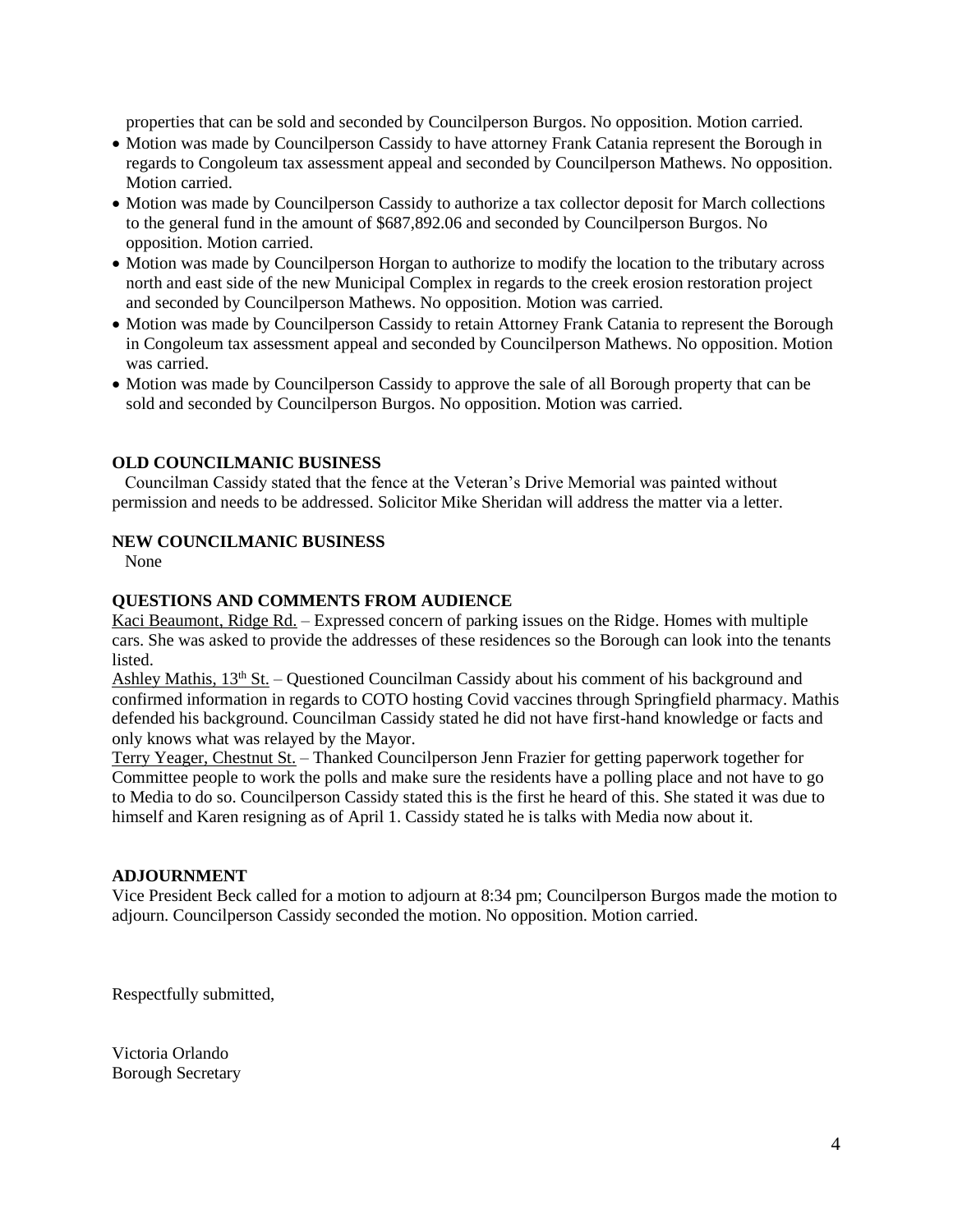## **TRAINER BOROUGH - ENGINEER'S REPORT**

## • **Bike Lane on 9th Street**

PennDOT will be resurfacing 9th Street and would like to create bike lanes along with shrinking the 4 lanes configuration down to one lane in each direction and a center turn lane. Similar to the letter provided for the Post Road (US 13) resurfacing and Bike lane installation, PennDOT requires a letter confirming the Borough will maintain the pavement markings until the state resurfaces again. If Council is in agreement, we will prepare the letter for signature.

#### • **4011 Township Line Road**

We are awaiting paperwork regarding the easement and force main for permitting for connection into the DELCORA owned sanitary sewer in Roseanna Court.

## • **2021 County Aid**

The County approved the \$2,565.00 County Aid Funds for 2020 be rolled over to 2021 as requested in our letter of February 17, 2021. We will coordinate with the Borough Secretary submitting the 2021 County Aid Application through DotGrants. The 2020 funds will need to be used for a project in 2021 otherwise the Borough will lose the funding. We therefore encourage the Borough to consider a project in 2021 where both the 2020 and 2021 funding can be used. – A list of acceptable uses for Liquid Fuels funds is attached to the report.

## • **Transportation Improvements Inventory**

A representative with the Delaware County Planning Department (DCPD) contacted us and advised they are encouraging municipal officials to identify their transportation needs and potential projects that could be entered in the Delaware County Transportation Improvements Inventory (TII) per an application. The DCPD will help municipalities with identifying funding sources and preparing applications. Funding can come from various Federal, State, and regional programs as well as the County's \$5 vehicle fee revenue.

Anything related to transportation can be submitted including highways/streets, intersections/turn lanes, bridges, traffic signs, pavement markings, traffic signals, sidewalks, crosswalks, pedestrian signals/countdowns, bicycle lanes/multiuse paths/trails, bicycle parking, bus stops/shelters, rail stations, streetscapes, traffic calming, safety improvements for vehicles/bicyclists/pedestrians, and anything else transportation related not listed.

We have attached the application including mapping and cost estimates that were submitted to the DCPD for the 2018 TII. This includes traffic signals including at 9th and Main which the Borough advised needs maintenance. If Council requests our assistance, we recommend Council review the 2018 items to confirm the extent including any additional items desired. We will also review the costs and update as needed if we are directed to proceed. NO CHANGE reported.

## • **Eske Developers, LLC - Nealy Blvd. (McCarthy Tire)**

The developer contacted us and advised they would like to close the project and have any funds that may be remaining in the escrow account returned. We discussed and reviewed escrow account information with the Borough Secretary who mentioned she will confirm the account balance. The \$2,289.00 Stormwater fund is to remain in the Borough's account and used for our annual site observations of the stormwater management system required for the MS4 program. We reviewed information from the Solicitor. Per review of our files, we confirmed all punch-list items have previously been addressed with the exception of the as-built drawings. We requested a copy of the as-builts from the project engineer and are awaiting receipt.

The developer advised the deficiencies with the stormwater management system we observed during our Annual stormwater O&M Inspections as noted in out letter of September 21, 2020 have

• **Buckley Cable – 9th Street and Price Street Improvements** We inspected the site on March 25th. The construction is substantially complete and we will perform a follow-up inspection upon the contractor's notification the project is 100% complete.

## • **Monroe Energy**

Monroe advised PennDOT has issued a conditional permit for the new driveway. Once they meet the conditions, they will provide an updated schedule for the work. We are also in receipt of plans and a modification to the NPDES permit application for several areas on the site to pave a parking lot, construct new Cooling Towers and provide for soil borrow and laydown areas. We have them under review.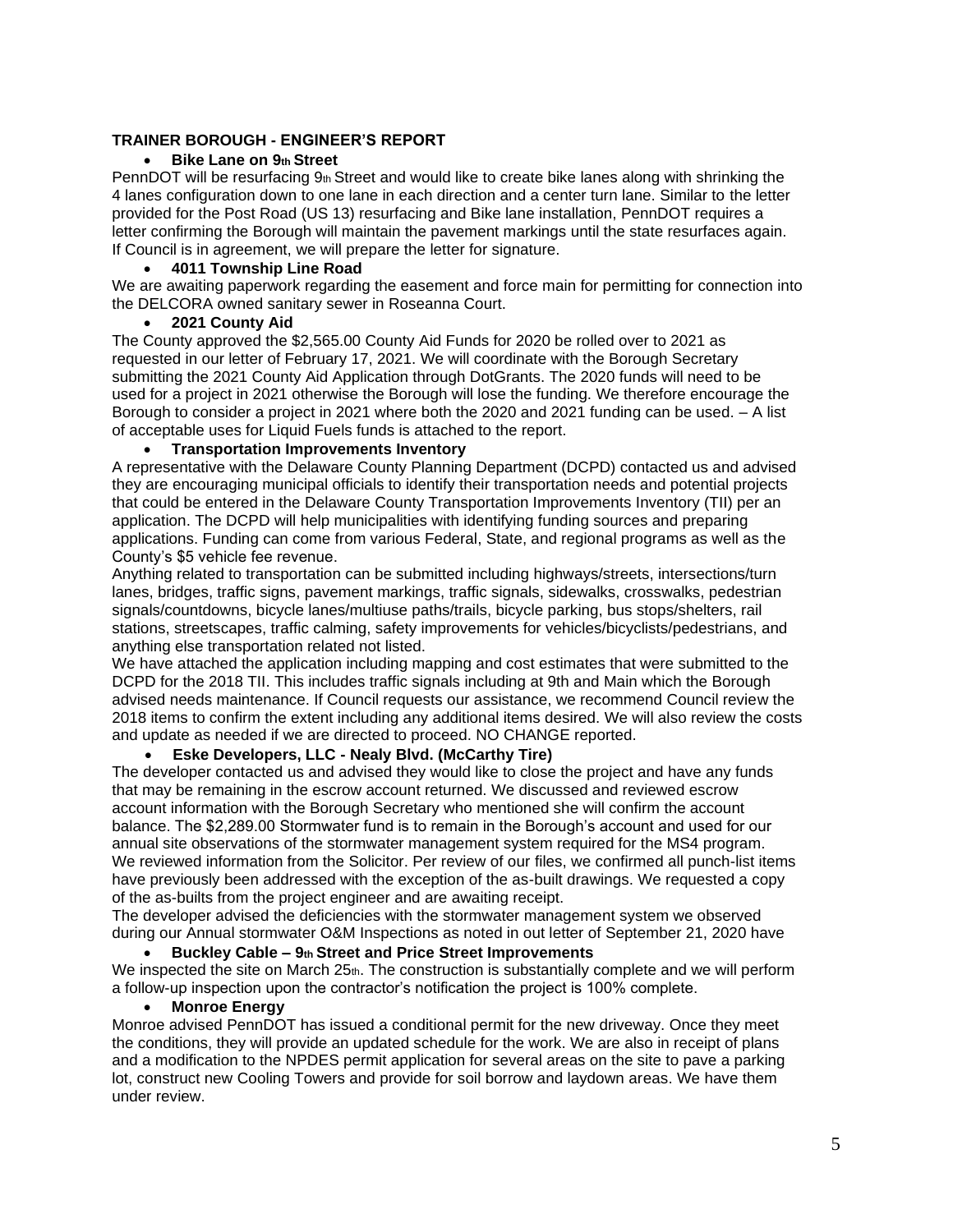## • **Erosion Ridge Road**

We reviewed the site and confirmed the retaining wall is substantially complete. MOR advised they will be completing the several areas requiring backfill, place the stone within the vegetated area behind the wall and then install the asphalt berm. We will inform Council of their schedule.

## • **Adelphia Cable Pipeline**

Based on discussion with Charley Remaley I conveyed to the Adelphia representatives the need for a Soil Erosion Permit for the Horizontal Directional Drilling entry and exit points within the Borough. I was also contacted about a temporary Traffic Signal modification at Ridge and Baker. I will report more once I have had the chance to review further. They have recently indicated some of the improvements will be temporary and some permanent.

## • **Dawes Court Erosion**

We spoke to the property Owner for Buckman Village who questioned their responsibility to address the erosion. We also discussed with DELCORA who confirmed they will be reviewing the integrity of their sanitary sewer system and will advise of their findings. NO CHANGE

## • **MS4 Program**

## **Henry Johnson Park– Creek Erosion**

In preparing the scope of work required design the restoration we visited the site to review the surrounding area. My colleague who has prepared and constructed numerous stream restoration projects, has suggested we modify the location to the tributary across north and east side of the new Municipal Complex. The main branch of Marcus Hook Creek originally proposed is situated under the high-tension lines which limits the type of vegetation that can be planted. The main branch will also require a significantly greater effort for a pump around. This should help keep costs closer to the budgeted amount. We also discussed the possibility of the project being done as a design/build process. We will need to discuss with the Solicitor if this is an acceptable approach in keeping with municipal bidding requirements. required for the Pollution Reduction Plan based on the confirmation of location being directly downstream from Township Line on Marcus Hook Creek. If Council is in agreement with the change in location, we can start the process of notifying PADEP of the change and start the 30-day public comment period.

Attached is an article from the EPA with household tips that promote clean stormwater. On April 1 we performed our annual review of the BMPs at the various sites and are preparing documentation of the field data. We are planning to screen the several remaining outfalls required to be done during this permit cycle within the next few weeks and will notify the Borough of our schedule.

# File No. 202740152

April 8, 2021 Page 3

been addressed. We will review in conjunction with our upcoming screening of the outfalls for the MS4 program.

## • **Flood Mitigation**

I received a response from Justin Miller of the Army Corps of Engineers about the possibility of them providing assistance for the area of Marcus Hook below Main Street for both Borough Hall and the residential properties adjacent. His initial reaction was that the area seemed re: Flood Mitigation and review info provided re: potential programs. He provided documentation of their programs which are under review. **(ongoing)**

#### • **Parkview Mobil Home Park**

We are reviewing the Land Development application plans and documents submitted. The applicant's engineer suggested the required Conditional Use Hearing be scheduled after we have completed our first review.

## • **Chestnut Street Improvements.**

The County notified the project has been approved for funding. We will work with the OHCD and the Borough to proceed with the project.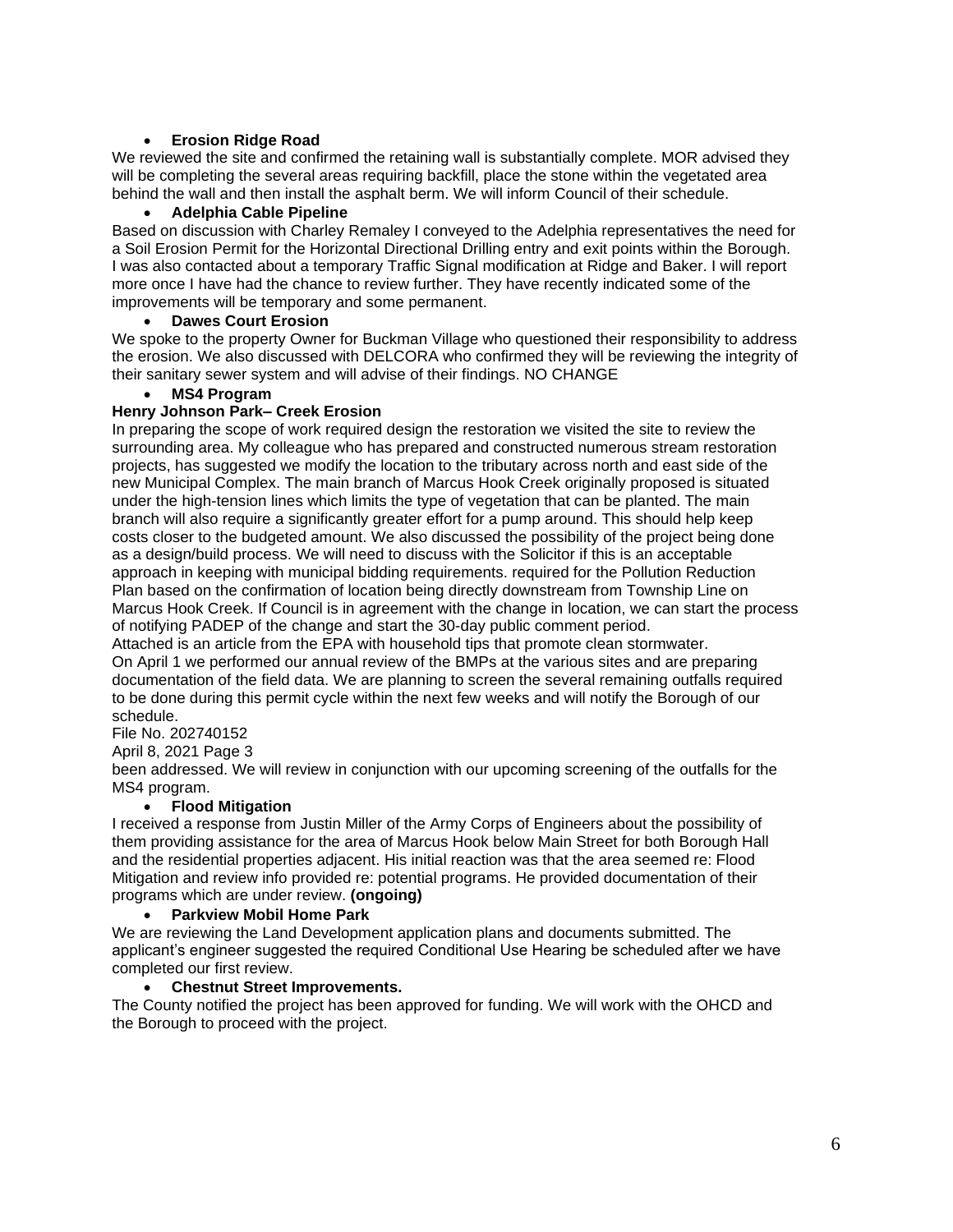**Monthly Report** – **March 2021**

**Charles Remaley – Code Enforcement**

**Building Permits Issued - 18 Commercial – 4 Residential - 10 Street Opening – 4**

**Certificates of Occupancy Permits Issued – 5 Sales - 2 Conditional Sales - 1 Rentals – 2 Re inspection – 0 Temporary Structure- 0**

**Contractor License Issued – 3 Total for 2021- 39**

**Zoning Permits - 4**

Residential – **2** Commercial –**2**

**Portable Structures -0**

**Property Maintenance – Violation Notices & Citation Warnings & Citations**

## **Violation Notices**

929 Chestnut St. - Vacant Property Notice. 1019Langley St. – Vacant Property Notice. 4512 Post Rd. – Vacant Property Notice. 4514 Post Rd. – Vacant Property Notice. 4326 Ridge Rd. – Vacant Property Notice. 4350 Ridge Rd. – Vacant Property Notice. 218 Wilcox St. – Vacant Property Notice. 220 Wilcox St. – Vacant Property Notice. 3414 W 3rd St. – Vacant Property Notice. 3517 W 3<sup>rd</sup> St. - Vacant Property Notice. 4210 W 7<sup>th</sup> St. - Vacant Property Notice. 3808 W 9<sup>th</sup> St. – Vacant Property Notice. 4328 Ridge Rd. – Vacant Property Notice. 940 Sunset St. – Roof replacement without a Permit. 929 Sunset St. – No CO for Transfer of Title. 3306 W 3rd St. – Excessive Bulk Trash out for pick-up. 3306 W 3rd St. – Mattress out for trash, not bagged. 3501 W  $3<sup>rd</sup>$  St. – Vehicles on property, not tagged. 3431 W 3rd St. – Trailer parked on Public Street. 1017 Langley St. – Animal Defecation Violation. 3431 W  $4<sup>th</sup>$  St. – Rental Property, Roof Leak Notification. 710 Trainer St. – Dumping of solid waste on property. 1204 Chestnut St. – Posting, structure unfit for occupancy.